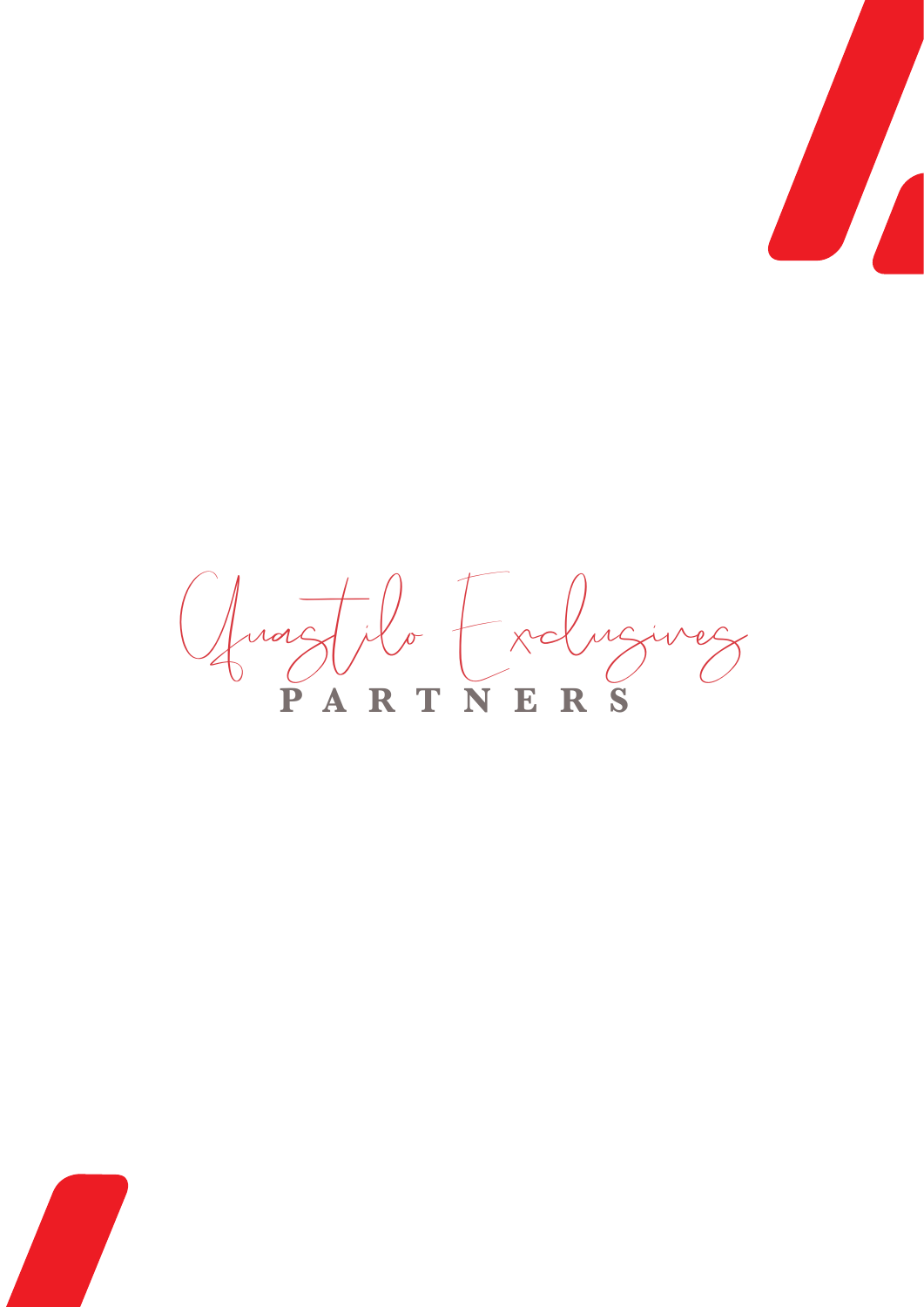

#### **THE RIGHT PARTNER**

Recommending your clients to a Provider not knowing if they will get a top-notched service or treated fairly, it's a bit of a worrying situation, es pecially if you are client-centric oriented that deeply cares about building long term relationships with its clients. Here at Quastilo, we make sure that your clients will get properly cared and that only fair and winning condi tions will be on the table for them to consider.

As a new Partner, rely and feel confident with us; we have a very compe tent Team and we can assure you that every Quastilo Sales Agent is fully capable, well trained, equipped and always alert, having great knowledge of the market as well as excellent communicative skills and will make the best use of the probability of turning your lead into a successful deal.

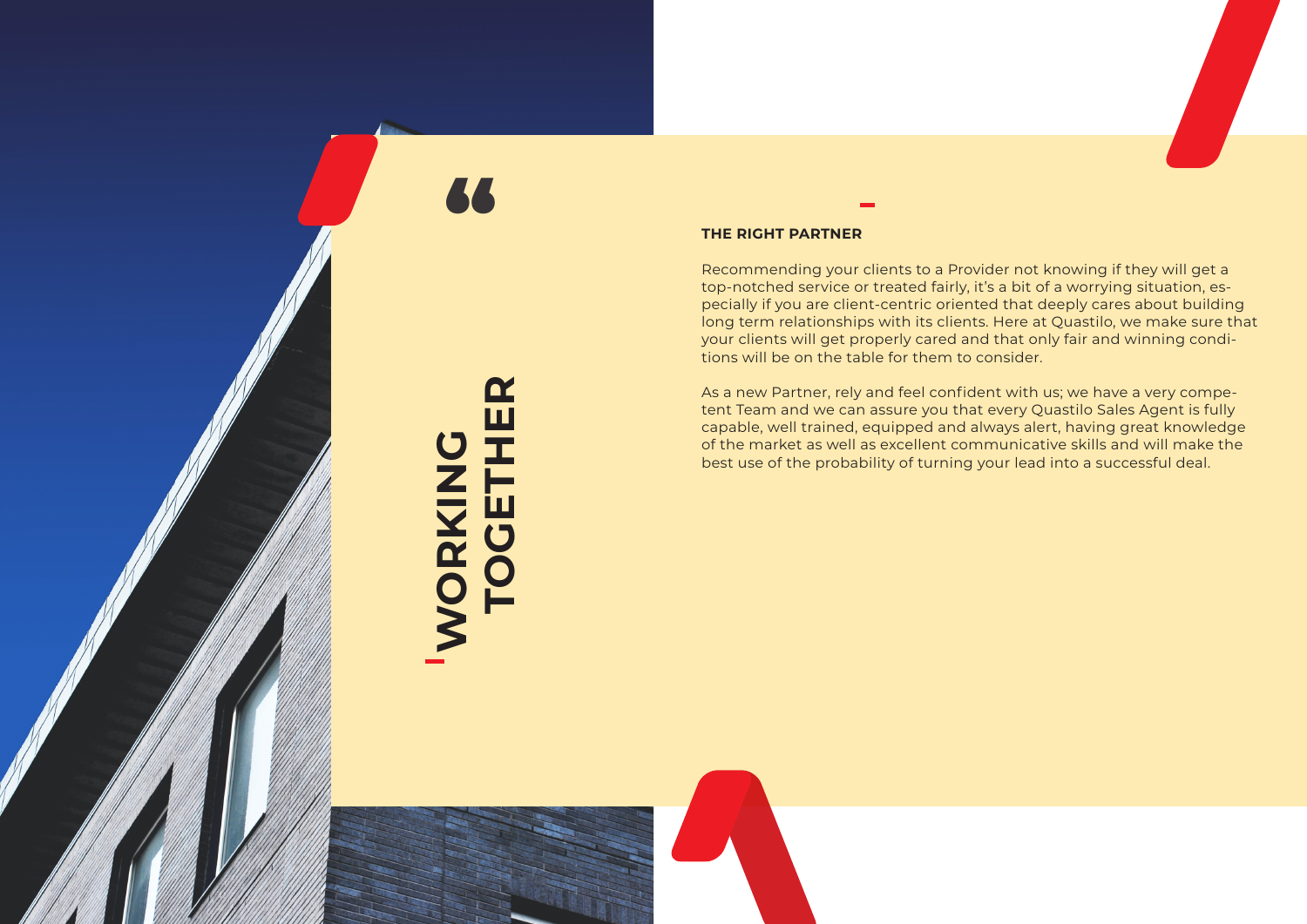



### **GET IN TOUCH**

Working together with Quastilo Properties is always an easy and transparent procedure. The first thing you need to do is to express your interest to become our trusted Partner by calling us at +357 25 260 708 or by sending us an email to *info@quastilo.com* and one of our Relationship Managers will respond to your request asap.

As a second step, a meeting will be arranged and followed either physically, either online, for setting up the groundwork and for introducing ourselves to each other. At the meeting that will take place we will present to you our property portfolio as well as the line of the various services we provide followed by an inspection tour to a selection of projects and properties that we represent.

Once introduction and presentation is completed we will enter into a contractual agreement by signing a Partnership Agreement that will set the basis of our work together. We will then give you access to our Partner Area where all information and materials of all the properties we represent can be found, for you to be able to contact and successfully engage your clients.

## **REGISTER A CLIENT**

The second option is called Final Registration, so here, you initially provide us with your client's name and surname with encoded contact details, as above, for us to confirm the Preliminary Registration, and once confirmed, you will then provide us with the client's full contact details and give us the permission to contact the client directly for further arranging a meeting or a viewing. Once the meeting will be completed, you will receive an email confirming the Final Registration of your client.

Following a successful introduction, presentation and agreement binding, you can now freely register and connect your clients with us, starting by sending us an email at sales@quastilo.com

There are two ways to register a client. The first option is called Preliminary Registration and by sending us an email with your client's name and surname using encoded contact information, you are enabling our Sales Administrator to check our database of clients and to further on preliminary confirm the registration, given that the client is not already register to us with another Partner. In case the registration will be preliminary accepted a Sales Agent will be appointed and will get in touch with you by providing relevant options according to the client's request.